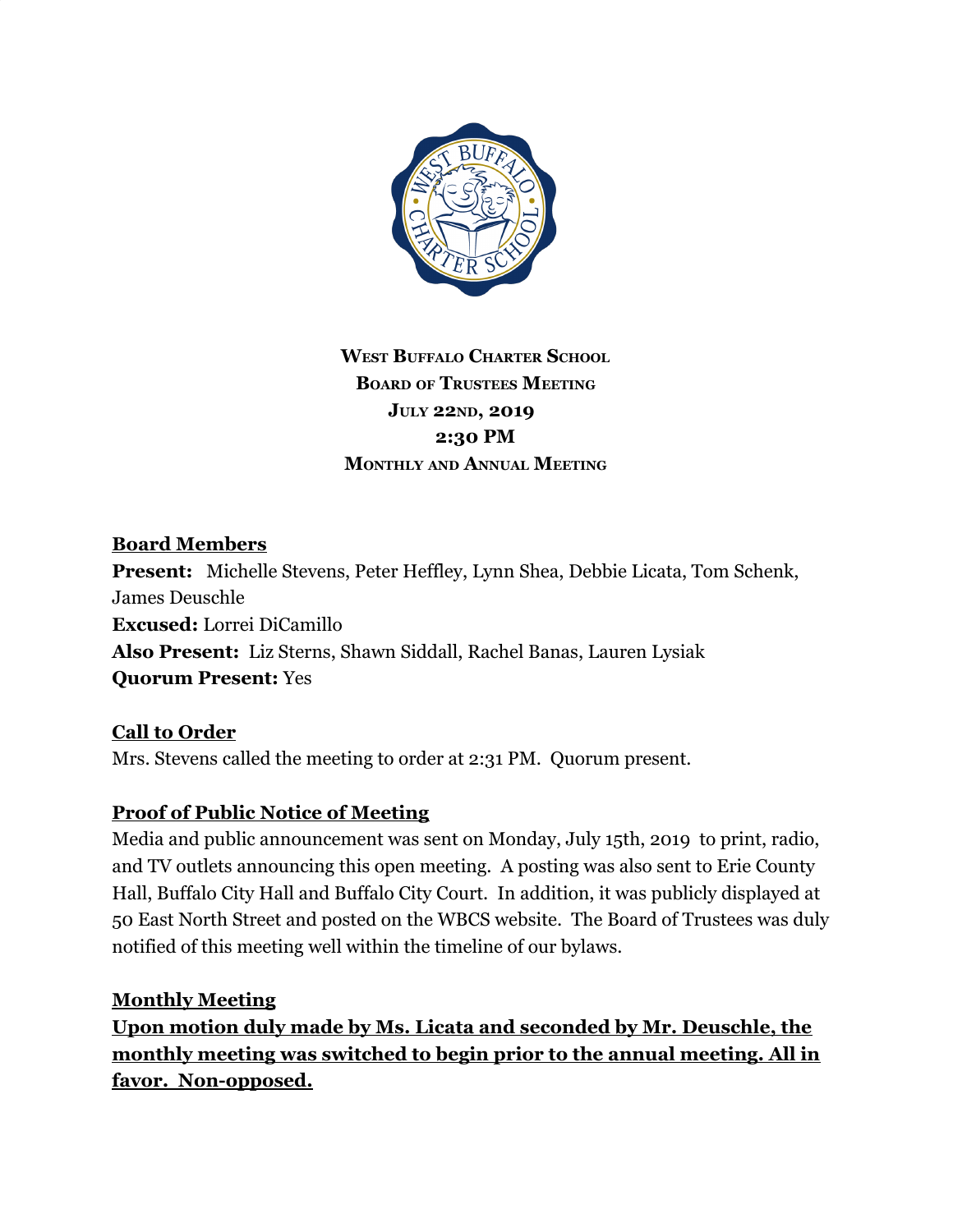● The June 24th, 2019 meeting minutes were presented for approval.

# **Upon motion duly made by Mr. Deuschle and seconded by Mr. Heffley the June 24th, 2019 minutes were approved as presented. All in favor. Non-opposed.**

#### **Financial Report**

Mrs. Sterns presented the financial reports for the period ending June 30th, 2019 (a copy is attached hereto and made a part hereof).

● Mrs. Sterns presented information regarding the end of the year budget to actual pertaining to State Aide.

### **Upon motion duly made by Mr. Heffley and seconded by Ms. Licata the June 24th, 2019 financials were approved as presented. All in favor. Non-opposed.**

**Upon motion duly made by Mr. Deuschle and seconded by Mr. Heffley, the Station 28 contract was approved as presented. All in favor. Non-opposed.**

#### **School Leader Report**

Mrs. Banas, Mr. Siddall and Mrs. Lysiak presented the School Leader report in Mrs. Todoro's sted (a copy is attached hereto and made a part hereof).

- Mrs. Banas discussed topics pertaining to State Ed and the charter renewal process.
- Mr. Siddall relayed information regarding the ongoing interviews of potential employees to fill a few vacant teaching spots. Questions were raised by the BoT of the overall quality of the those that are applying for open positions. Over thirty interviews have taken place and administration is pleased with the outcome of the interviews.
- Mrs. Lysiak reported on social/emotional learning as well as the quest to hire a Social Worker through Best Self.
- Mrs. Sterns discussed the success over enrolling each grade K-4 with one extra students per class. A further discussion took place regarding the new Special Ed room opening this school year.